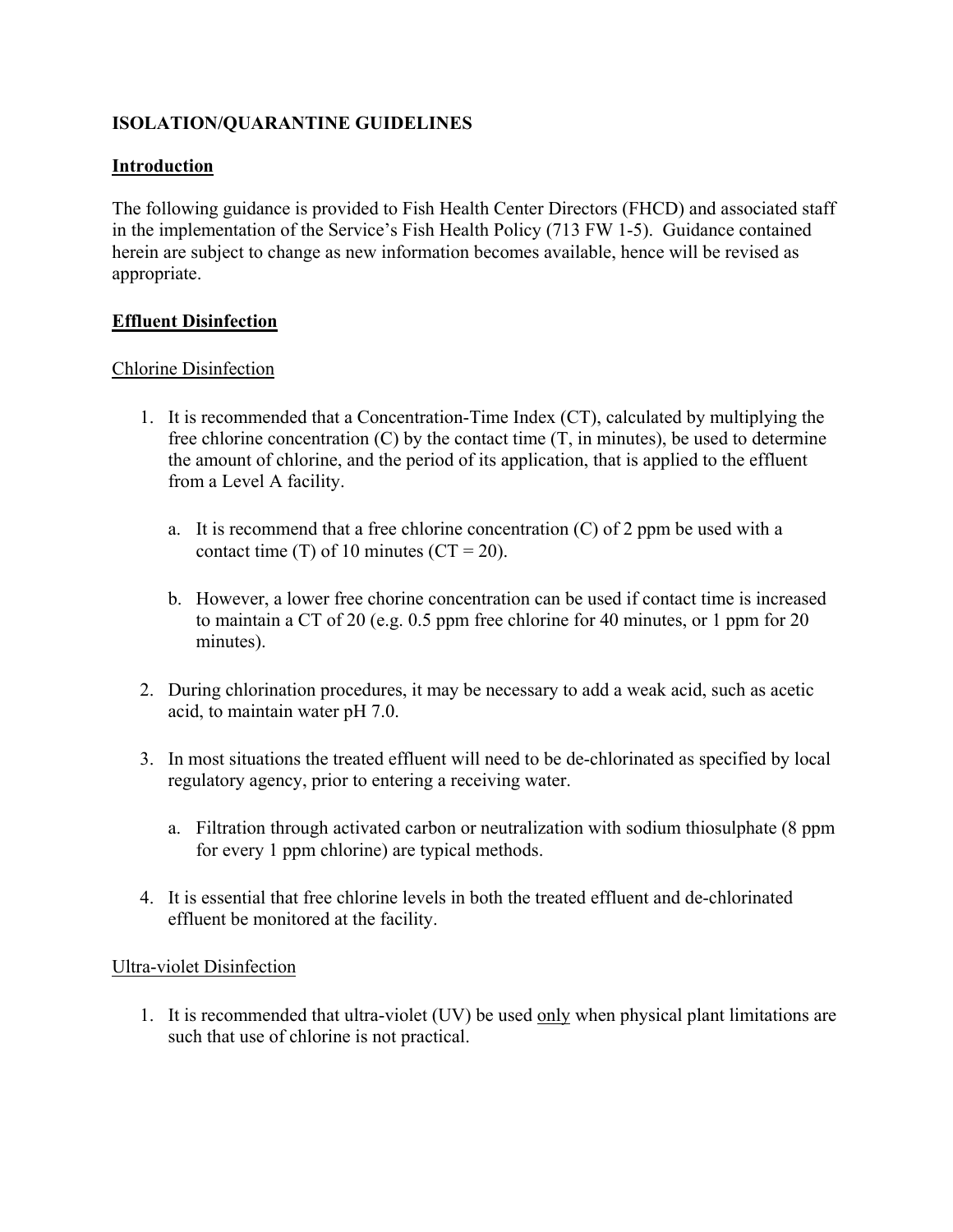- 2. UV radiation must have a wavelength of between 255-266 nanometers and is only effective on water that has turbidity of less than 20 Nephalometric Turbidity Units (NTU).
	- a. Filtration will be necessary if treated water exceeds this minimum.
- 3. Minimum UV exposure is 30,000 W sec/cm<sup>2</sup> and it is highly recommended that two UV treatment modules capable of minimum radiation levels be used in series and a separate parallel system be plumbed and available for times of routine maintenance and cleaning of the primary UV system.

# Ozone Disinfection

- 1. Ozone effectiveness, like that of chlorine, is a function of contact time and concentration.
- 2. It has many advantages over chlorine, but may be more expensive to build and maintain.
- 3. The recommended contact time (CT) for ozone is 0.5 mg/L residual for 10 minutes.
- 4. The turbidity must also be below 20 NTU for effective treatment.
- 5. As with chlorination, ozone must be removed to a level of 0.002 mg/L or less following treatment to reduce toxicity to receiving waters.
	- a. Ozone may be removed by activated charcoal, sodium thiosulphate or by packed column aeration towers.

### Additional Disinfection Information

1. Additional details on effluent and surface disinfection/chlorination can be found in *Physiology of Fish in Intensive Culture Systems* by Gary Wedemeyer (Chapter 6, pp. 202-226, ISBN 0-412-07801-5).

### **Determining Isolation/Quarantine Period Duration**

- 1. Once the level of isolation is determined and implemented, the population must be monitored for pathogens throughout the holding period.
- 2. The rationale for isolation is to limit the transmission of pathogens within acceptable risk.
	- a. Proper testing and monitoring will provide information to better define those risks and allow the movement of aquatic species out of quarantine to the appropriate location.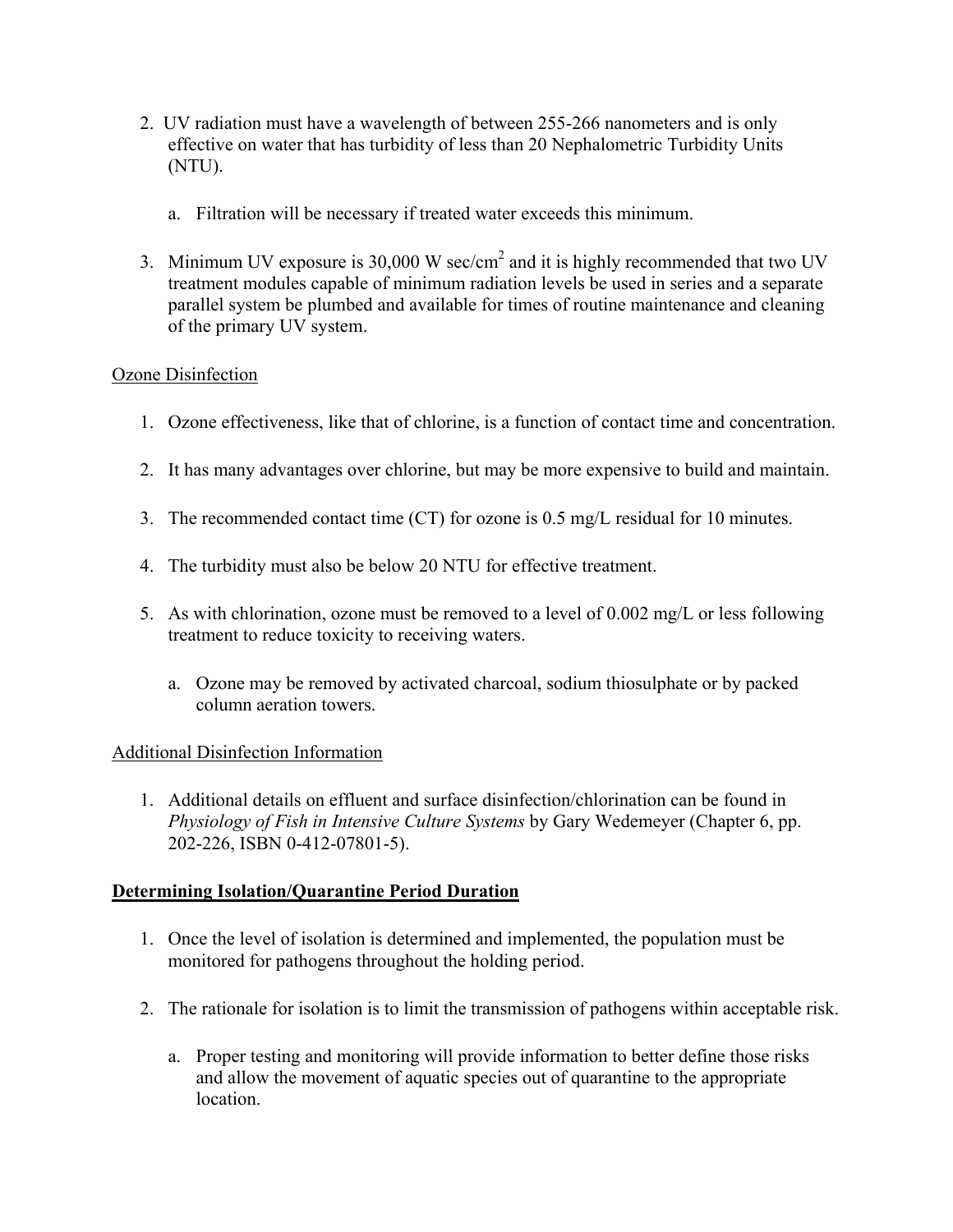- 3. Monitoring may include lethal, non-lethal, standard and non-standard methods for testing.
	- a. Standard testing includes lethal sampling at the 5% assumed pathogen prevalence level.
	- b. It is essential that complete morbidity and mortality records for quarantined populations be maintained by the operational staff of the quarantine facility.
	- c. If chronic unexplained mortality or morbidity occurs within the isolation facility, quarantine can not be lifted and the contained population must be considered high risk.
- 4. The FHCD must document the monitoring procedures, and note such within the "movement from a facility" Worksheet as per the Aquatic Animal Health Policy (713 FW 5).
- 5. To remove CPP species from restricted quarantine, the Risk Classification to receiving facility or waters must be determined to be "Low" (as determined via the "movement" from a facility" Worksheet), with a Pathogen Risk Score between 35 and 80.
- 6. When the Risk Classification is determined to be "Moderate" (Pathogen Risk Score between 81 and 125), the CPP species may only be removed following the written approval and justification by the attending FHCD.
- 7. When the Risk Classification is determined to be "High" (Pathogen Risk Score greater than 125), the CPP species may not be removed from quarantine except to waters of origin where any assumed pathogen exposure would already exist.
- 8. Central to the decision making process is the quantity and quality of health data available for the quarantine population, their parents, or surrogates from the quarantine population's original habitat (e.g. susceptible animals in the same waters of origin). As stated in 713 FW 5, it is imperative that facility operators have the proper equipment, supplies, training, and permission to sacrifice overtly sick animals in the quarantine facility for microbiological samples.
- 9. The attending FHCD may recommend and implement a "sentinel" system for monitoring. With such a system an appropriate specific pathogen free (SPF) group of susceptible species are directly exposed to the non-treated effluent of the quarantined species.
	- a. This normally allows for the detection of pathogens shed by the isolated CPP species, but may not detect latent or carrier state infections.